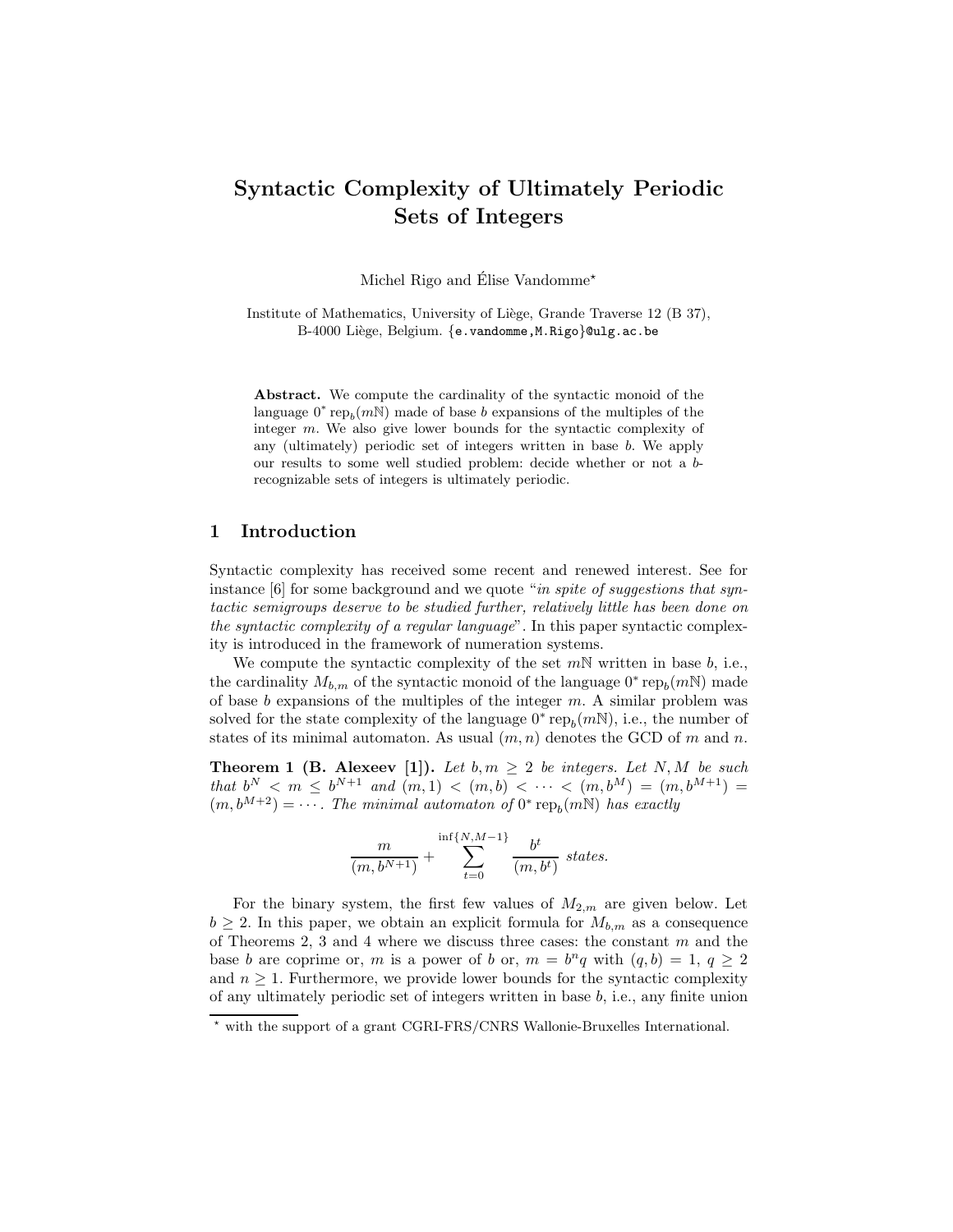#### 2 M. Rigo, É. Vandomme

of arithmetic progressions. In the framework of numeration systems, syntactic complexity has an advantage in comparison to left or right quotients, we have the opportunity to work simultaneously on prefixes and suffixes of base b expansions, that is on most and least significant digits.

| $M_{2,m}$ 3 6 5 20 13 21 7 54 41 110 20 156 43 60 9 136 109 342 62 126 221 |  |  |  |  |  |  |  |  |  |  |  |
|----------------------------------------------------------------------------|--|--|--|--|--|--|--|--|--|--|--|

A motivation for this work comes from the following decision problem. Let S be an abstract numeration system built on a regular language. See [4, Chap. 3] for background. It is well-known that any ultimately periodic set is S-recognizable, i.e., it has a regular language of representations within the system S. An instance of the decision problem is given by an abstract numeration system S and a DFA accepting some S-recognizable set  $X \subseteq \mathbb{N}$ . The question is therefore to decide whether X is ultimately periodic or not. This problem was settled positively for integer base systems by Honkala in [9]. See also [2] and in particular [5] for a first order logic approach. Recently this decision problem was settled positively in [3] for a large class of numeration systems based on linear recurrence sequences. Considering this decision problem for any abstract numeration system turns out to be equivalent to the so-called  $\omega$ -HD0L ultimate periodicity decision problem, see again [4], or [10]. In its full generality, this problem is still open.

Since syntactic complexity provides an alternative measure for the complexity of a regular language, one could try to develop new decision procedures based on the syntactic complexity instead of the state complexity of the corresponding languages. A step in that direction is to consider first integer base numeration systems. As a consequence of our results, we present such a procedure restricted to a prime base in Section 4.

In the next section, we recall basic definitions and fix notation. Section 3 contains our main results: Theorems 2, 3, 4 are about the particular sets  $m\mathbb{N}$ and Propositions 2, 3 as well as Theorem 2 are about any periodic set. We end the paper with a procedure for the decision problem described above and we present some directions for future work.

#### 2 Definitions

For  $i \leq j$ , we denote by  $[i, j]$  the interval of integers  $\{i, i+1, \ldots, j-1, j\}$ . A deterministic finite automaton (or DFA) over the alphabet A is a 5-tuple  $\mathcal{A} = (Q, q_0, F, A, \delta)$  where Q is the set of states,  $q_0$  is the initial state, F is the set of final states and  $\delta: Q \times A^* \to Q$  is the (extended) transition function. We denote by |u| the length of the word  $u \in A^*$  and by  $\#P$  the cardinality of P.

**Integer Base Numeration Systems** Let  $b \geq 2$  be an integer. We denote by  $A_b$  the canonical alphabet of digits  $[0, b-1]$ . For any word  $u = u_{\ell} \cdots u_0 \in A_b^*$ , we define the numerical value of u as

$$
\operatorname{val}_b(u) = \sum_{i=0}^{\ell} u_i \, b^i.
$$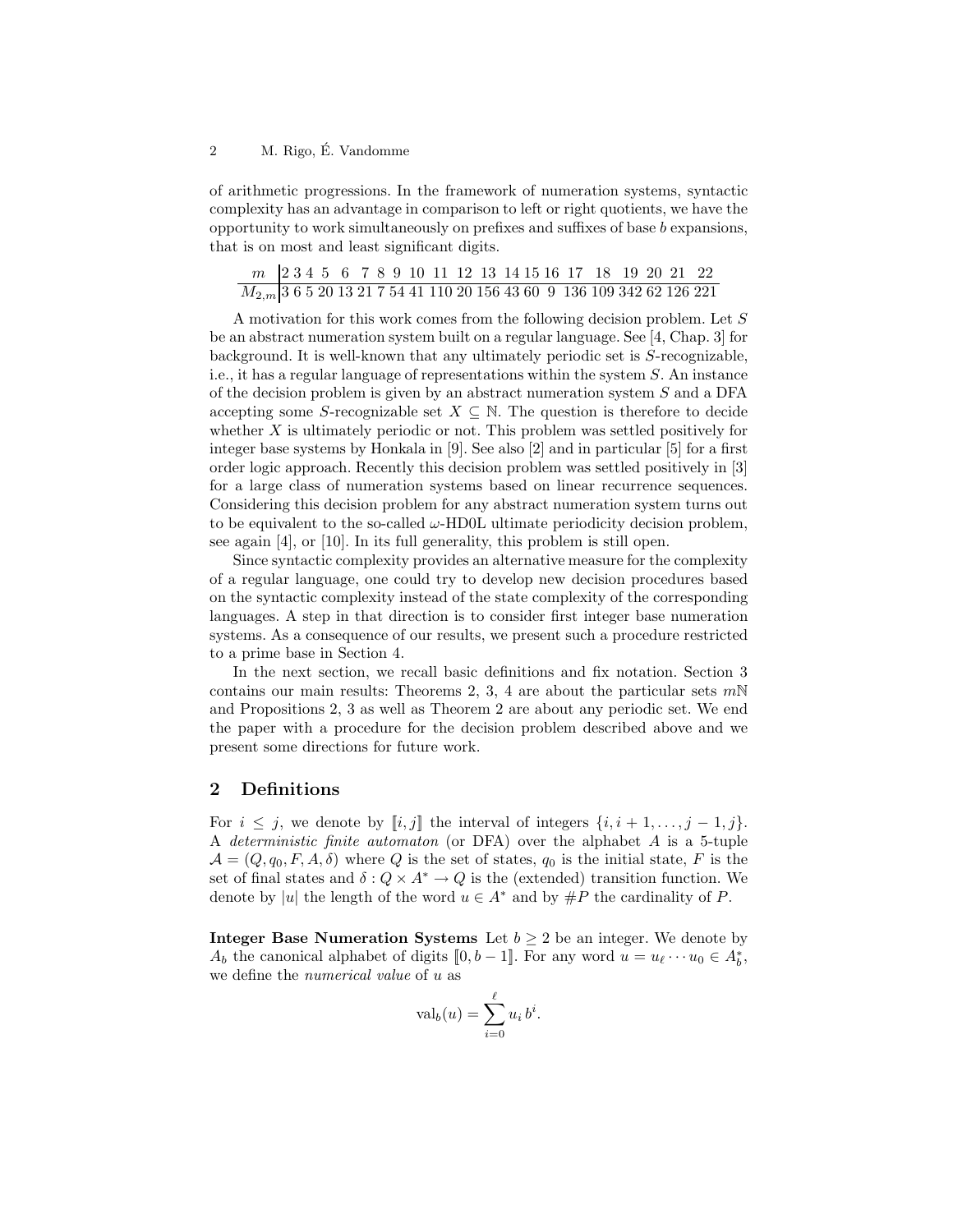Note that  $\operatorname{val}_b(uv) = \operatorname{val}_b(u) b^{|v|} + \operatorname{val}_b(v)$  for all  $u, v \in A_b^*$ . For any integer  $n > 0$ , we denote the usual base b expansion of n by re $p_b(n)$ . We assume that such a greedy expansion does not start with 0. By convention,  $\text{rep}_b(0)$  is the empty word  $\varepsilon$ . A set X of integers is said to be *b*-recognizable if the language  $\text{rep}_b(X) \subseteq A_b^*$  is a regular language accepted by some DFA.

A set  $X \subseteq \mathbb{N}$  is periodic of period p if for all  $n \in \mathbb{N}$ ,  $n \in X \Leftrightarrow n + p \in X$ . The period is always understood to be the minimal period of  $X$ . In particular, if  $X \subseteq \mathbb{N}$  is periodic of period p, then for all  $i, j \in \mathbb{N}$ ,

$$
i \not\equiv j \bmod p \Rightarrow \exists r \in [\![0, p-1]\!]: (i + r \in X, j + r \notin X) \text{ or } (i + r \notin X, j + r \in X).
$$
\n
$$
(1)
$$

A set  $X \subseteq \mathbb{N}$  is ultimately periodic of period p and index  $I > 0$  if for all  $n \geq I$ ,  $n \in X \Leftrightarrow n + p \in X$  and exactly one of the two elements  $I - 1, I + p - 1$  is in X. Again, index and period are always understood to be minimal. It is easy to see that any ultimately periodic set is b-recognizable for all bases  $b \geq 2$ .

**Syntactic Complexity** Let  $L$  be a language over the finite alphabet  $A$ . The context of a word  $u \in A^*$  with respect to L is given by the set of pairs

$$
\mathsf{C}_L(u) = \{(x, y) \in A^* \times A^* \mid xuy \in L\}.
$$

If L is clearly understood, we will simply write  $C(u)$ . Define the *Myhill congruence* [11] of L by  $u \leftrightarrow_L v$  if and only if, for all  $x, y \in A^*$ ,  $xuy \in L \Leftrightarrow xvy \in L$ . In other words,  $u \leftrightarrow_L v$  if and only if  $C_L(u) = C_L(v)$ . This congruence is also known as the *syntactic congruence* of L. The monoid  $A^*/\leftrightarrow_L$  made of the equivalence classes of the relation  $\leftrightarrow_L$ , is the *syntactic monoid* of L. It is well-known that L is a regular language if and only if  $A^*/\leftrightarrow_L$  is finite. The *syntactic complexity* of L is the cardinality of its syntactic monoid. If  $X \subseteq \mathbb{N}$  is a b-recognizable set of integers, by extension we define the *syntactic complexity* of  $X$  (w.r.t. b) as the syntactic complexity of the language  $0^*$  rep<sub>b</sub> $(X)$ .

**Proposition 1.** Let L be a language over A. Two words  $u, v \in A^*$  are such that  $u \leftrightarrow_L v$  if and only if they perform the same transformation on the set of states of the minimal automaton  $\mathcal{M} = (Q_L, q_{0,L}, F_L, A, \delta_L)$  of L, i.e., for all  $r \in Q_L$ ,  $\delta_L(r, u) = \delta_L(r, v)$ . In particular, if u, v are such that  $\delta_L(q_{0,L}, u) \neq \delta_L(q_{0,L}, v)$ , then  $u \not\leftrightarrow_L v$ .

**Definition 1.** A language  $L \subseteq A^*$  is weakly n-definite, if for any  $x, y \in A^*$ satisfying  $|x| \ge n$ ,  $|y| \ge n$  and having the same suffix of length n,  $x \in L$  if and only if  $y \in L$  [12, 7]. In other words, L can be written as  $G \cup A^*F$  where F (resp. G) is finite and contains only words of length n (resp. less than n). Let  $n \geq 1$ . A language is n-definite if it is weakly n-definite and not weakly  $(n-1)$ -definite. One also finds the terminology suffix testable in the literature, see [13].

## 3 Main Results

Let  $m, x \geq 2$  be integers such that  $(m, x) = 1$ . We denote by  $\text{ord}_m(x)$  the order of x in the multiplicative group  $U(\mathbb{Z}/m\mathbb{Z})$  made of the invertible elements in  $\mathbb{Z}/m\mathbb{Z}$ .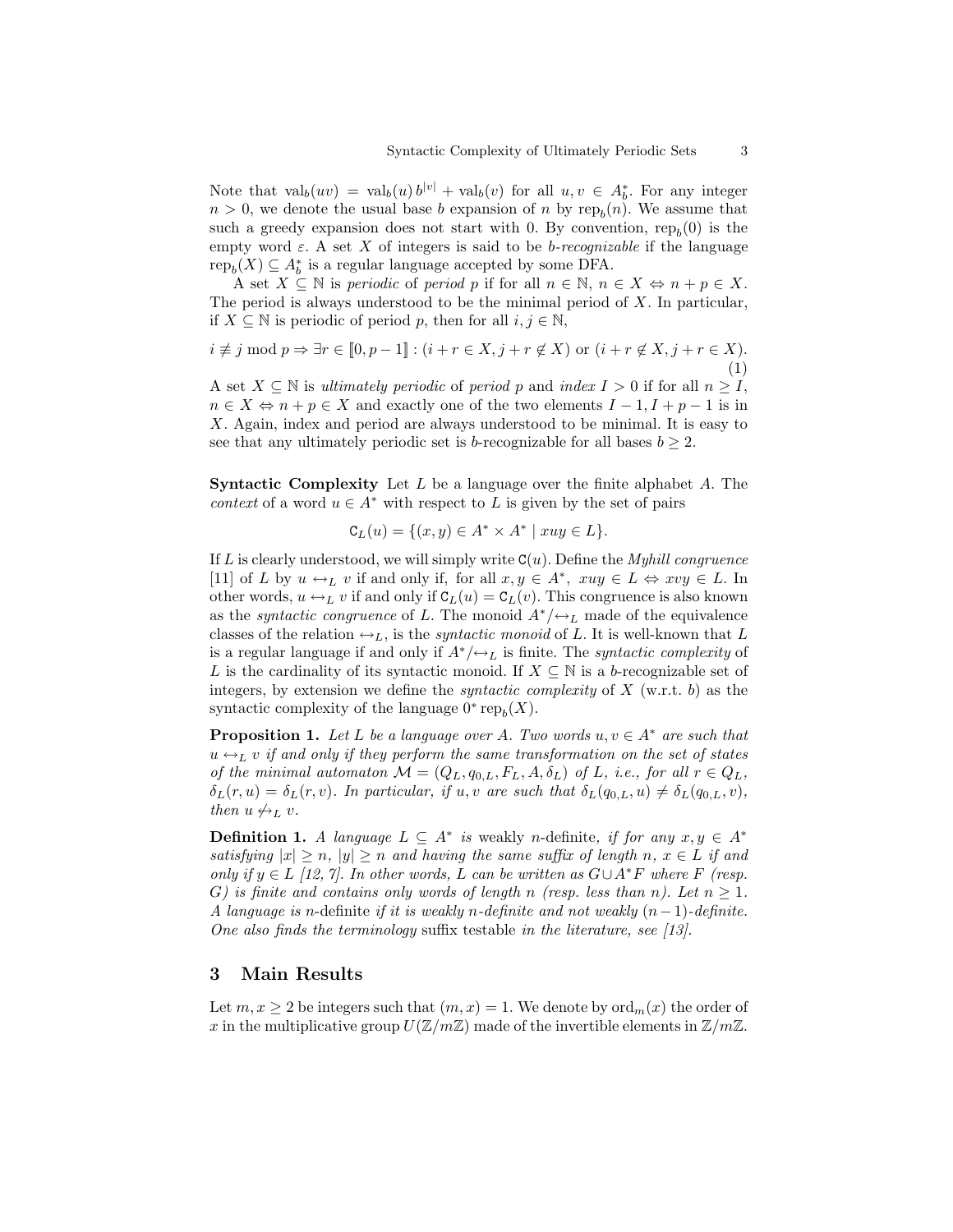#### 4 M. Rigo, É. Vandomme

That is  $\text{ord}_m(x)$  is the smallest positive integer j such that  $x^j \equiv 1 \mod m$ . In particular,  $\mathrm{ord}_m(x)$  is the period of the sequence  $(x^n \bmod m)_{n\geq 0}$ .

We first consider the case where the base and the period are coprime. Interestingly, the syntactic complexity depends only on the period and not on the structure of the periodic set.

**Theorem 2.** Let  $m, b \geq 2$  be integers such that  $(m, b) = 1$ . If  $X \subseteq \mathbb{N}$  is periodic of (minimal) period m, then its syntactic complexity is given by m. ord<sub>m</sub>(b). In particular, this result holds for  $X = mN$ .

Now consider the case where the period is a power of the base.

**Theorem 3.** Let  $b \geq 2$  and  $m = b^n$  with  $n \geq 1$ . Then the syntactic complexity of  $0^*$  rep<sub>b</sub> $(m\mathbb{N})$  is given by  $M_{b,m} = 2n + 1$ .

**Proposition 2.** Let  $b \geq 2$ . If  $X \subseteq \mathbb{N}$  is a periodic set of (minimal) period  $m = b^n$  with  $n \geq 1$ , then the syntactic complexity of  $L = 0^*$  rep<sub>b</sub>(X) is greater than or equal to  $n+1$ . Moreover there exist arbitrarily large integers  $t_1, \ldots, t_{n+1}$ such that the  $n+1$  words  $\text{rep}_b(t_1), \ldots, \text{rep}_b(t_{n+1})$  belong to different equivalence classes of  $\leftrightarrow_L$ .

Remark 1. The bound in Proposition 2 is tight. One can for instance consider the set  $5 + 8N$ . The corresponding syntactic monoid has exactly four infinite equivalence classes.

We now turn to the case where  $m = b^n q$  with  $(q, b) = 1$  and  $n \ge 1$ .

**Theorem 4.** Let  $b \ge 2$  and  $m = b^n q$  where  $n \ge 1$  and  $(q, b) = 1$  and  $q \ge 2$ . Then the syntactic complexity of  $0^*$  rep<sub>b</sub> $(mN)$  is given by

$$
M_{b,m} = (n+1) \cdot M_{b,q} + n = (n+1) \cdot q \cdot \text{ord}_q(b) + n.
$$

For the next proposition, we restrict ourselves in this abstract to the case where  $b$  is a prime number.

**Proposition 3.** Let b be a prime number and  $m = b^n q$  where  $n \ge 1$  and  $(q, b) =$ 1 and  $q \geq 2$ . If  $X \subseteq \mathbb{N}$  is periodic of (minimal) period m, then the syntactic complexity of  $0^*$  rep<sub>b</sub>(X) is greater than or equal to  $(n + 1)$ .q. Moreover there exist arbitrarily large integers  $t_1, \ldots, t_{(n+1)q}$  such that  $\text{rep}_b(t_1), \ldots, \text{rep}_b(t_{(n+1)q})$ belong to different equivalence classes of  $\leftrightarrow_{0^* \text{rep}_b(X)}$ .

Note that if b is not a prime number, there are integers of the kind  $m = b<sup>n</sup>q$ where *n* is maximal and  $(b, q) > 1$ , as an example take  $b = 4$  and  $m = 72 = 4.18$ . Such a situation is not taken into account by Theorem 2, Propositions 2 and 3.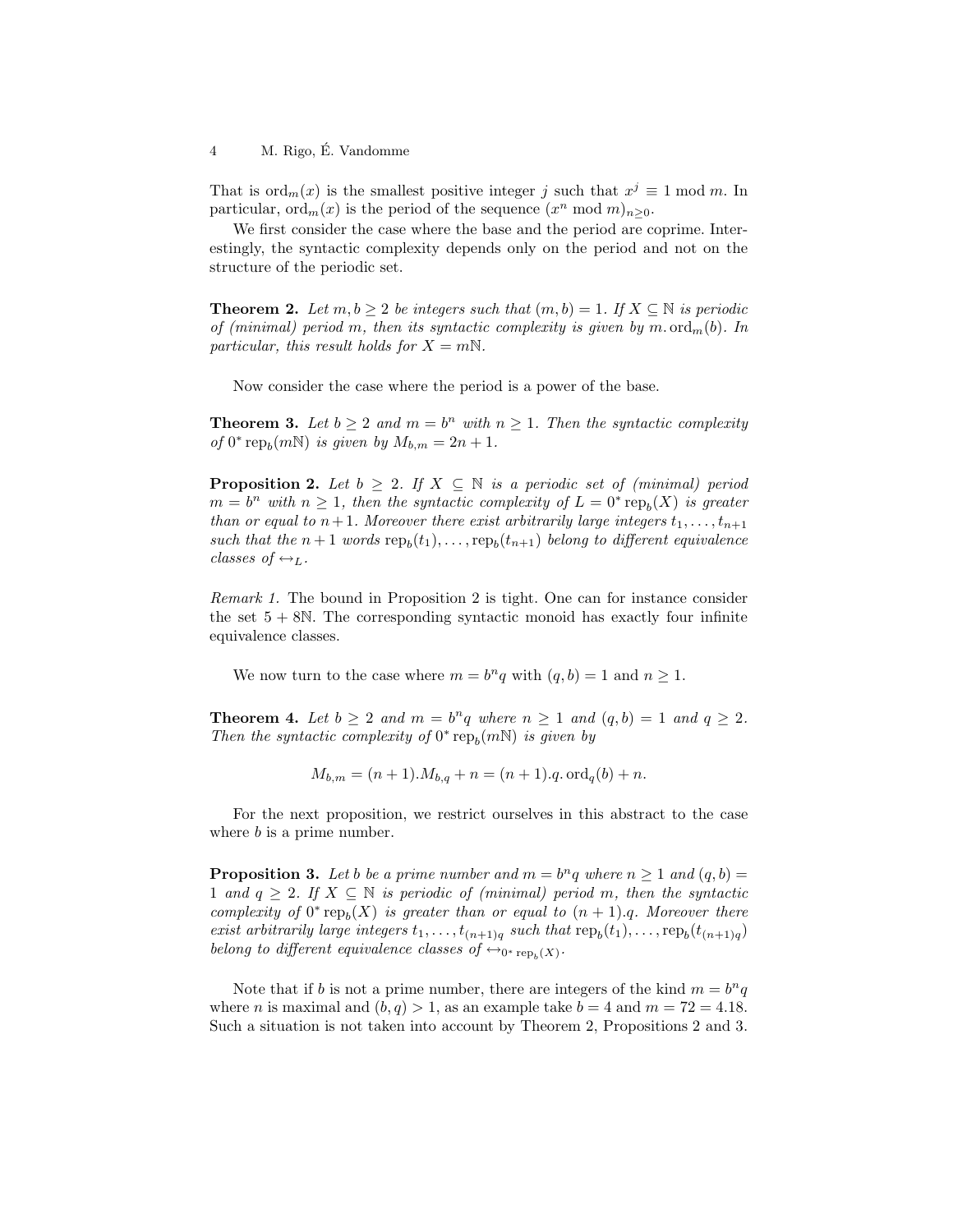### 4 Application to a Decision Procedure

Let  $X \subseteq \mathbb{N}$  be a b-recognizable set of integers such that  $0^* \text{rep}_b(X)$  is accepted by some DFA  $\mathcal A$ . A usual technique for deciding whether or not  $X$  is ultimately periodic is to prove that whenever  $X$  is ultimately periodic, then its period and its preperiod must be bounded by some quantities depending only on the size of the DFA A. Therefore, one has a finite number of admissible periods and preperiods to test leading to a decision procedure. For details, see [3]. In particular, the following result [3, Prop. 44] stated in full generality for any abstract numeration system (i.e., the language of numeration is a regular language) shows that we have only to obtain an upper bound on the admissible periods.

**Proposition 4.** Let  $S = (L, \Sigma, <)$  be an abstract numeration system. If  $X \subseteq \mathbb{N}$ is an ultimately periodic set of period  $p_X$  such that  $\text{rep}_S(X)$  is accepted by a DFA with d states, then the preperiod of  $X$  is bounded by an effectively computable constant C depending only on d and  $p_X$ .

The following result is a consequence of Theorem 2, Propositions 2 and 3.

**Theorem 5.** If  $X \subseteq \mathbb{N}$  is an ultimately periodic set of period  $p_X = b^n q$  with  $(q, b) = 1$  and  $n \geq 0$ , then the syntactic complexity of  $0^*$  rep<sub>b</sub>(X) is greater than or equal to  $(n+1)q$ .

Assume that  $b \geq 2$  is a prime number. Therefore, giving a DFA A accepting  $0^* \text{rep}_b(X)$  and so the corresponding syntactic monoid, if X is ultimately periodic, then we get an upper bound on its period.

### 5 Further Work

We will try to extend the present work to a wider class of numeration systems. For instance, for the Fibonacci numeration system (defined by the sequence  $F_{n+2} = F_{n+1} + F_n$ ,  $F_0 = 1$ ,  $F_1 = 2$ ) where integers are represented using the greedy algorithm, the syntactic complexity of  $0^*$  rep<sub>F</sub>( $m$ N) is given by  $M_{F,m} = 4 \cdot m^2 \cdot P_F(m) + 2$  where  $P_F(m)$  is the period of  $(F_i \mod m)_{i \geq 0}$ . The proof essentially follows the same lines as in the proof of Theorem 2 and [8]. Recall that a word is a valid representation if it does not contain a factor 11. This later fact explains the factor 4 in the expression  $M_{F,m}$ . Let  $u = u_k \cdots u_0, v =$  $v_{\ell} \cdots v_0 \in \{0,1\}^*$ . We have  $u \leftrightarrow_{0^* \text{rep}_F(m\mathbb{N})} v$  if and only if

$$
(\text{val}_F(u) \equiv \text{val}_F(v) \mod m) \land (\text{val}_F(u0) \equiv \text{val}_F(v0) \mod m) \land (|u| \equiv |v| \mod P_F(m)) \land (u_k = v_\ell) \land (u_0 = v_0).
$$

For the Tribonacci numeration system, the syntactic complexity of  $0^*$  rep $_T(mN)$ is given by  $M_{T,m} = 9 \cdot m^3 \cdot P_T(m) + 3$ .